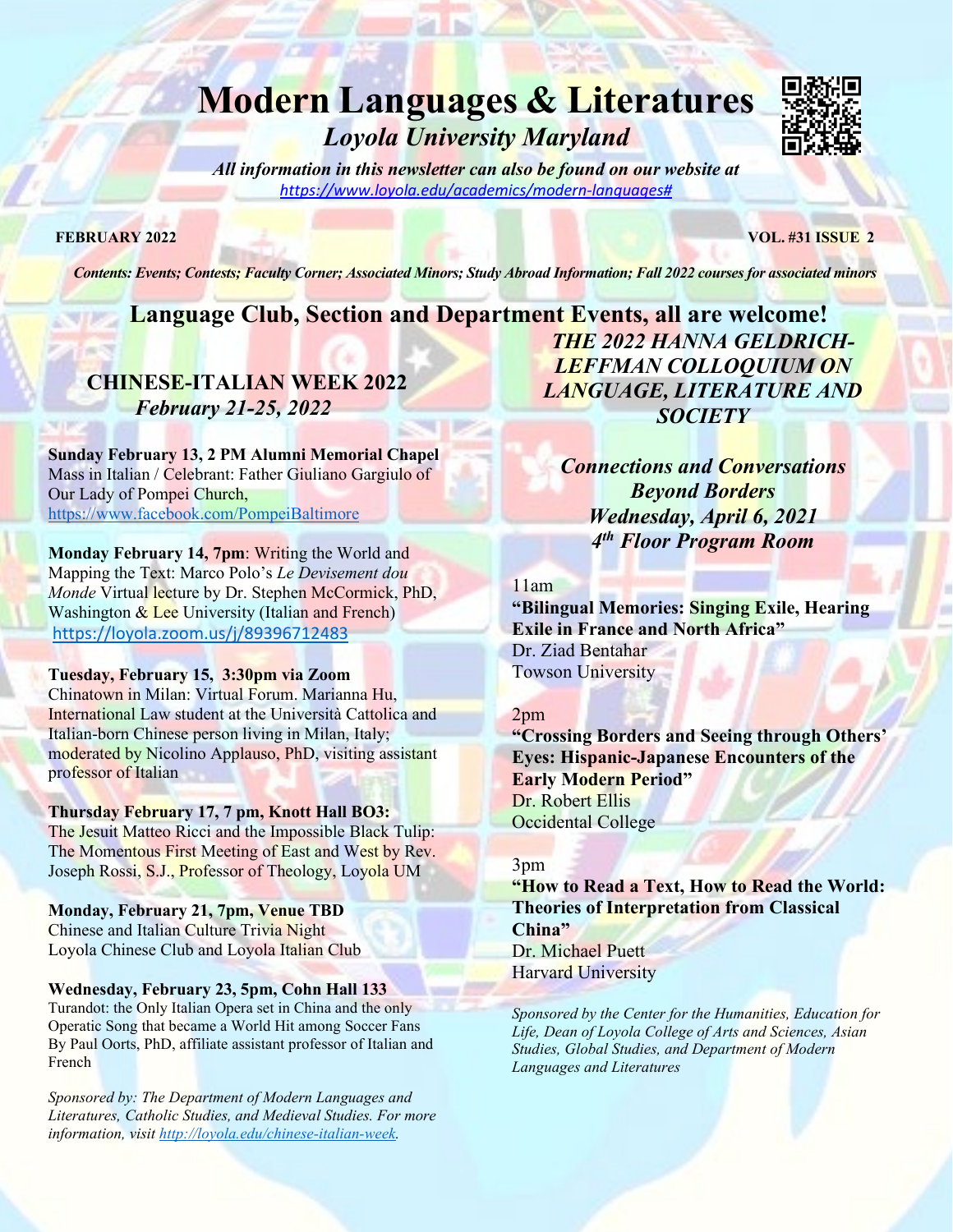## **ARABIC CLUB (ARABYOLA) EVENTS**

**1- Arabyola Movie Screening!**

**Wednesday Feb 23 from 3:00pm – 3: 40pm Al- Sit (The lady) ّالست فیلم**



**2- Arabyola workshop: "The Arabic Bakhoor** العربي البخور" Date: Friday March 25th from 3:00pm – 3:45pm



https://bestriyadh.com

The Arabic Bakhoor is the (Arabic Incense oud/scented chips). Join us to learn more about the Arab tradition in using this incense and its varieties. We will show how the Arab use Bakhoor incense.

**3-Arabyola sightseeing: Arabic commercial of American merchandise**

Date: Monday April 25th from 6:00pm-7:00pm (Virtual event via Zoom)







**For information contact: Dr. Inas Hassan (ihassan@ Loyola.edu)**

## **Chinese Club Events**

- √ Wed. 02/02 @ 5pm: Virtual Chinese New Year Celebration with traditional paper cutting craft
- Mon. 02/21 @ 7pm (MH443): Chinese-Italian Culture Trivia Night
- Fri. 02/25 @ 4pm (Venue TBD): *Spanish-Chinese Club Movie Showing of Un cuento chino*
- Fri. 03/18 @ 5pm: Virtual Cooking Night
- $\overline{\smash{\big)}\}$  Fri. 03/25 @ 1pm: Virtual Documentary showing of Ukrainian Girl Attending a Coming-of-Age Ceremony in Gansu
- $\checkmark$  Thurs. 04/07 @ 4pm on the quad: Martial arts demonstration
- Tues. 04/19 @ 5pm: Virtual Documentary showing of Spanish Man Living in Fujian
- Please use Zoom ID: 219 765 5545 for all the virtual events this semester. If you have any questions please

email [amjasiak@loyola.edu](mailto:amjasiak@loyola.edu) or [aegreene@loyola.edu.](mailto:aegreene@loyola.edu)

## **French Section/Club Events**

**Saturday April 2: Exploration tour of Washington, DC:** "Lafayette, L'Enfant, and Rochambeau: How Three Frenchmen Impacted the Birth of the United States and the Creation of Washington DC

*For more information, check the Department Web pages or contact an instructor of French!*

- Monday 21 February 6-7 pm Game Night LLC Reading Room
- Monday 28 February 7-8 pm Music Listening Party LLC (MH 443)
- $\triangleright$  Ratatouille Night (Location and Time TBD)
- $\triangleright$  Monday 21 March 8 pm Collaboration with the Loyola Film Society to watch "The French Dispatch"
- $\triangleright$  Friday 22 March 3 pm French Painting Scavenger Hunt at Baltimore Museum of Art or the Walters Museum
- Contact Vanessa Cuppar[i vacuppari@loyola.edu](mailto:vacuppari@loyola.edu) for more information.

## **German Club Events**

### **Watch for more information!**

- **Board game night**, Late March
- **Easter-egg coloring event**, April 12
- **Filmabend [Film night]**, *Die Ehe der Maria Braun*, early May

For more information, contact Prof. Holt [\(jlholt@loyola.edu\)](mailto:jlholt@loyola.edu).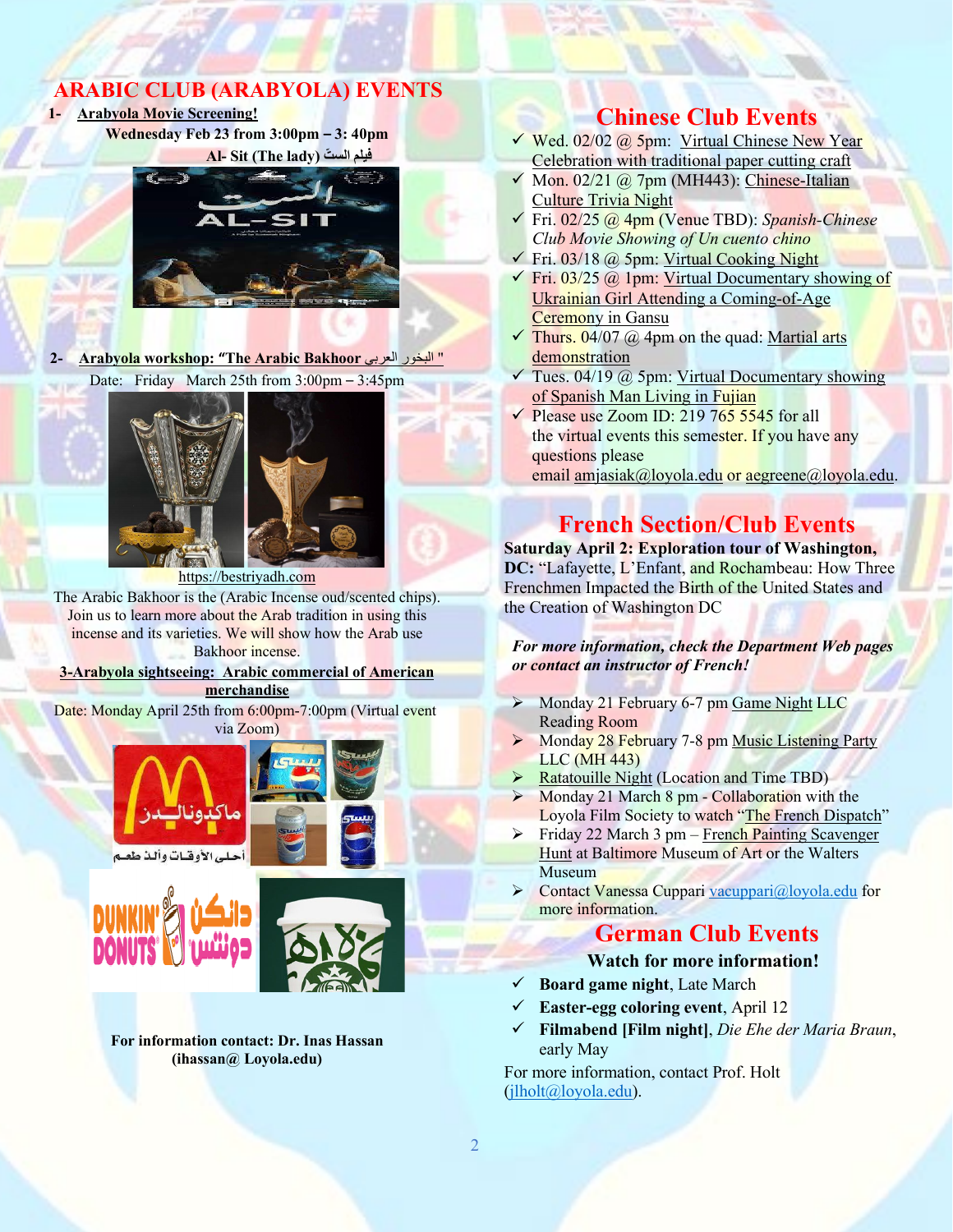## **Spanish Section Events**

- Monday, **February 21**, 3 pm, Knott Hall B03, Carina Olaru, "Embrace your First-Generation Status"
- Friday, **February 25**, 3 pm to 4 pm, Sellinger 203, Student panel and Dr. Hernández-Torres, "How to be a major or minor in Spanish" (for more information, [yihernandez@loyola.edu\)](mailto:yihernandez@loyola.edu)
- Friday, **April 1**, 3 pm Professor Mariselle Melendez, "Port Cities and Cultural Encounters"
- Friday, **April 8**, 3 pm, a talk with Chef Raba "Harvesting my Heart in Baltimore"

**Virtual Language Exchange in the Language Learning Center zoom link:<https://loyola.zoom.us/my/douglasglynn>**

- $\checkmark$  Miércoles, 9 de febrero, 3:00pm
- $\checkmark$  Miércoles, 23 de febrero, 3:00pm
- $\checkmark$  Miércoles, 16 de marzo, 4:00pm
- $\checkmark$  Lunes, 4 de abril, 6:00pm
- $\checkmark$  Miércoles, 6 de abril, 6:00pm
- $\checkmark$  Viernes, 8 de abril, 2:00pm
- $\checkmark$  Lunes, 11 de abril, 3:00pm
- Miércoles 20 de abril, 3:00pm

## **Mrs. Regina Ann Haig International Film Series (Library Auditorium)**

Wednesday, February 16, 7pm "Au Revoir les Enfants," Presented by Prof. André Colombat (Dean of International Programs).

Wednesday, **March 16**, 7 pm "Almanya-Willkommen in Deutschland," Presented by Prof. Jennifer Holt, Lecturer (German)

Monday, **April 11**, 7 pm "Mountains May Depart," Presented by Professor Yu Zhang, Assoc. Prof (Chinese)

# **Departmental Contests Look for flyers!**

## **Essay Contest 30 March 3-4 pm and 31 March 2-3 pm Language Learning Center MH 443**

### *For Modern Language students at two levels:*

- **<sup>❖</sup>** Intermediate level: Students taking 103, 104, or 201 who earned a B or better in the fall semester and are currently showing an equivalent or higher level. **Advanced level**: Students in 202 who currently have a B or better.
- Complete [this application form](https://forms.gle/YU4w6Cr64dim2FWq6) by **Wednesday, March 23 at 4:00pm**.

### *What will I do?*

**Intermediate level:** Students will write an essay of about two pages in the target language on a subject given the day of the contest. Dictionary use is permitted. **Advanced level:** Students will write an essay of three to five pages in the target language on a topic given the day of. Dictionary use is permitted.

### *What can I win?*

A cash prize will be awarded to one student from the **intermediate level** and one student from the **advanced**  level of each language: Chinese, French, German, Italian, and Spanish.

**Sponsored by the Center for the Humanities and the Modern Languages and Literatures Department**

## **Poetry Contest**

### **20 April, on the Quad, 5 pm**

For students currently enrolled in any foreign language, levels 103 and up (and those who want to cheer them on!)

Choose your **favorite** poem by a modern foreign language poet (or it can be a song too), and then recite it in a relaxed setting for a chance to win a special prize! Or come to support your friends, hear great poetry, and eat some great free food! Ask your modern language professor for more information.

**Winners from both contests will receive their prizes at the Departmental Awards Ceremony (see below).**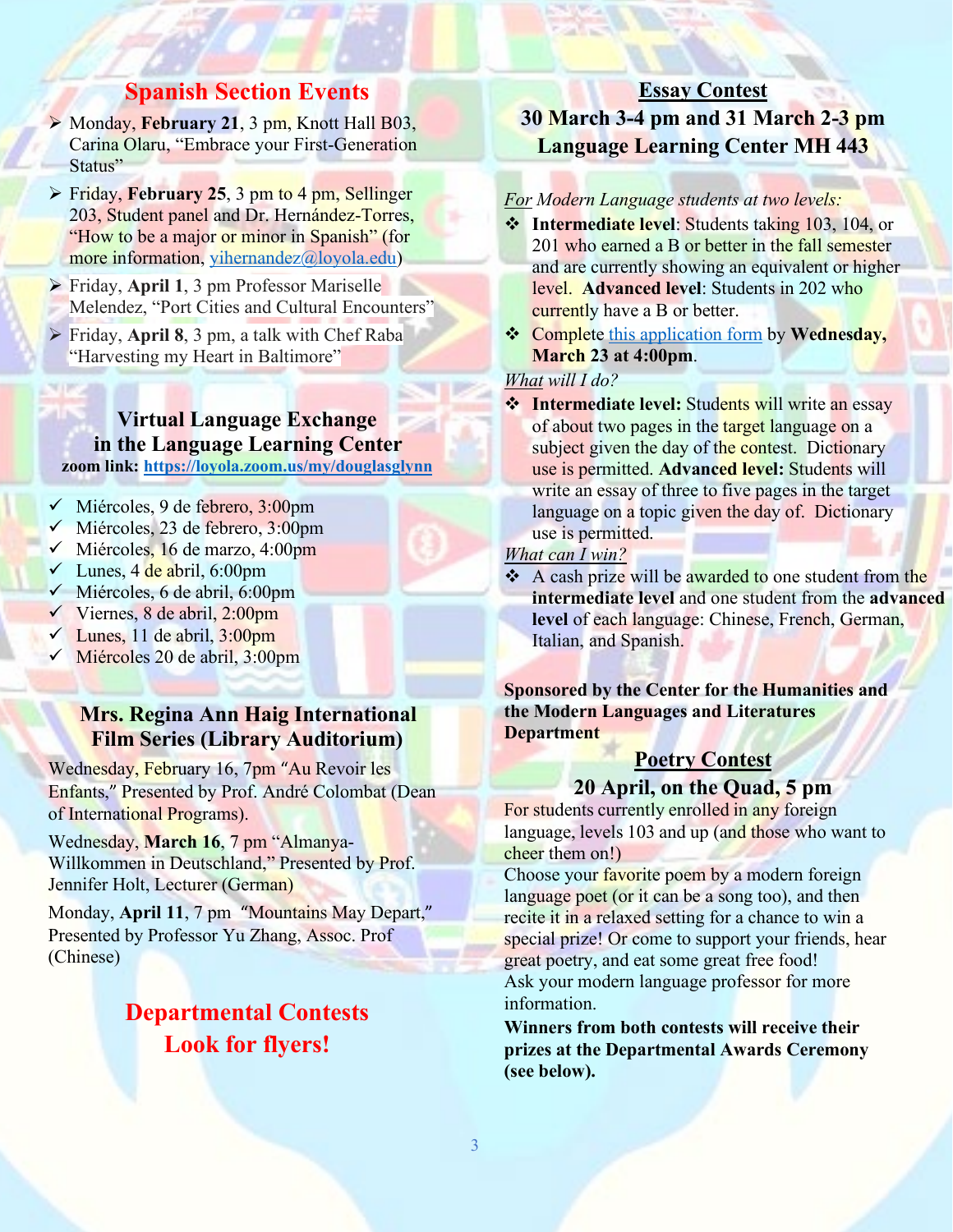# **Departmental Award Ceremony**

**Wednesday, 27 April**

4:00: Awards Ceremony

4:40: Honors Societies

5:30: Party for graduating Majors and Minors

# **Faculty Corner**

#### by Doug Glynn

This year the Department of Modern Languages and Literatures has a new Spanish faculty member, Emily Iekel. Emily completed her undergraduate studies at James Madison University in Modern Foreign Languages, where she studied Spanish, French and German, while also obtaining minors in Music and Creative Writing. During her time at JMU, she also studied abroad for a semester in Salamanca, Spain in 2010 where she met her future husband. Later, Emily then pursued her European Masters in Specialized Translation at Thomas More University College in Belgium (now simply known as the Catholic University of Leuven). Upon completion, she moved back to Spain, this time to Galicia in the north of the country, and taught English for two years. Although she very much enjoyed this experience, she has stated that she prefers teaching Spanish to native English speakers here in the U.S. and Loyola has been a great place to do just that.



Emily is currently an Ph.D. candidate (ABD) at Binghamton University in Translation Studies where she also played flute in the orchestra until the onset of the

pandemic. Among her other interests besides music, Emily also finds pleasure in gardening, foraging and community agriculture, which she attributes to her time spent as a girl scout. Despite not having any pets at the moment, Emily does have many plants which soak up her attention and care. Some of her other hobbies include hiking and fencing, though she has yet to find a space to practice the latter in Baltimore. Perhaps once pandemic restrictions soften Emily will be able to again take up arms…En-garde!

Here at Loyola Emily is overseeing the Viva House project and is always looking for more volunteers to help out with this very meaningful initiative! The Department of Modern Languages and Literatures is extremely happy to welcome Emily into the ranks!

# **Associated Minors**

## **African and African American Studies, AAAS (IAF)**

Critical examination and sophisticated understanding of the cultural, social, political, economic, and historical factors that have created and shaped Africa and its diaspora, including black experiences in the United States, the Caribbean, and throughout the globe. The minor contributes to the enrichment of the whole person and prepares students to be responsible, aware citizens of local and world communities. The black experience is at the heart of many key social justice issues, from slavery and abolition to the anti-colonial, anti-segregation, antiapartheid, and civil rights movements of the twentieth century. Rigorous academic study of these experiences tells us not only about ourselves and our past, but also how to participate in a diverse and rapidly globalizing world. For more information, contact Dr. Raenita A. Fenner, [rafenner@loyola.edu.](mailto:rafenner@loyola.edu)

## **Asian Studies Minor (IA)**

The minor allows students to see how different disciplines bring their methodologies to bear on the study of Asia and fosters in students a global awareness and better understanding of both the East and the West, which can be applied to careers in business, government, education, law, journalism, and academia. For more information, please go to <https://www.loyola.edu/academics/asian-studies>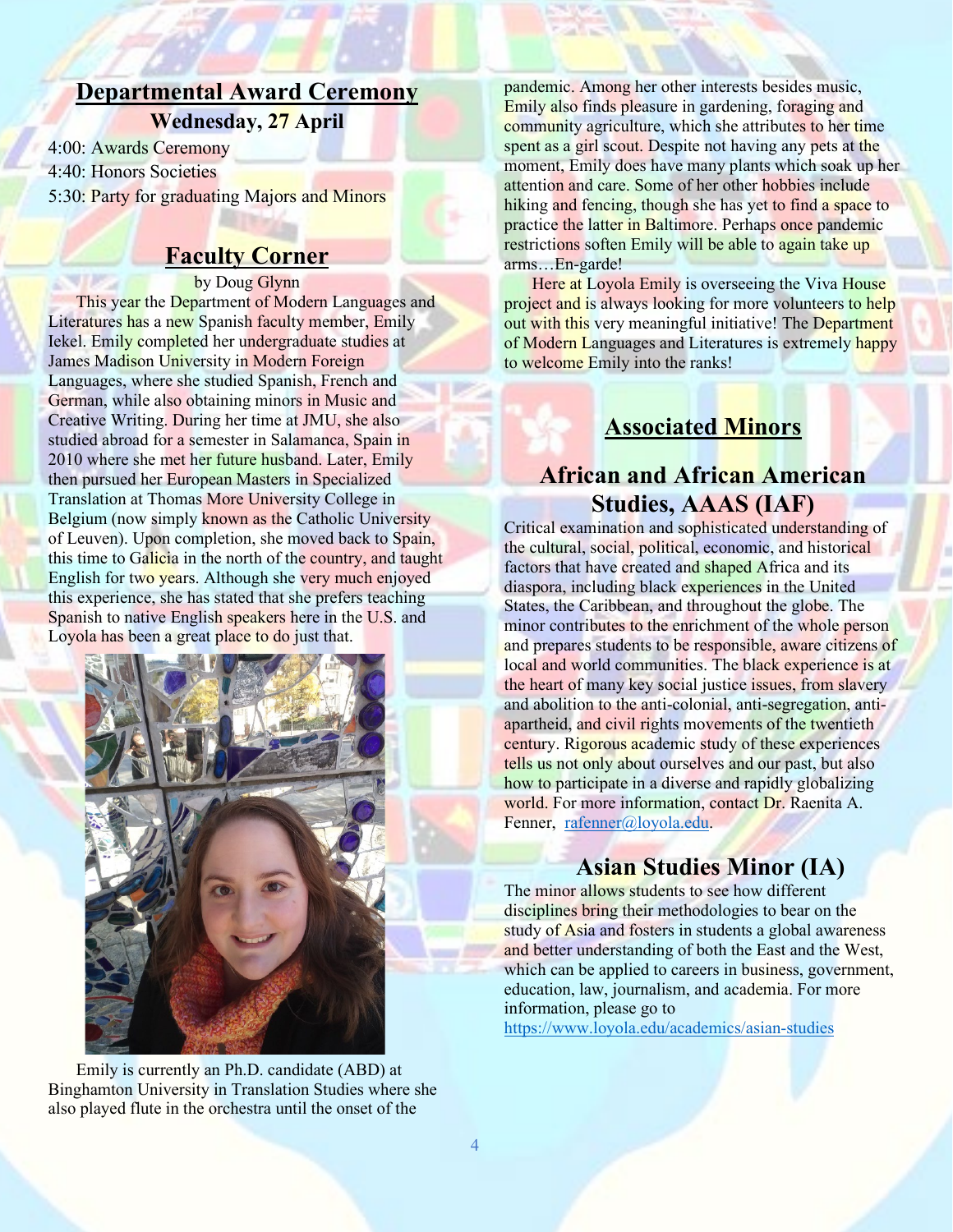## **Comparative Cultures and Literary Studies, CCLS (CU)**

What is CCLS? It is "global studies" for the humanities, "an innovative way for students to explore multiple languages and cultures in Modern Languages and Literatures in a comparative and interdisciplinary context, thereby drawing connections and building synergies." A wide array of courses form the major and minor in the Classics, English, and History departments, including 300 level courses in Latin and Greek. During a 3-credit capstone project that students take in their last semester, they work independently with the professor of their choice. Students can focus on many languages at the two-hundred level, or they can concentrate on one or two languages at the 300level. At present there are introductory offerings in Arabic, Chinese, French, German, Greek, Italian, Latin, and Spanish; intermediate offerings in Chinese, French, Italian and Spanish; and advanced offerings in these as well as in Greek and Latin. Language-based courses are taken in conjunction with multicultural or comparative courses in Fine Arts, English, History, Theology, Philosophy and Political Science. For courses, see

[https://www.loyola.edu/academics/latino-studies;](https://www.loyola.edu/academics/latino-studies) for more information, contact Dr. Ward [\(tward@loyola.edu\)](mailto:tward@loyola.edu).

# **German Studies (IGE)**

The interdisciplinary study of German history, philosophy, culture, and literature enables students to understand the role of Germany and other German-speaking countries in Europe and the world today, to trace its roots in the past, to comprehend the crosscurrents in its thinking, and to experience the contributions of German poets, novelists, and authors. Similarly, the study of German history and culture provides students with opportunities to examine the complicated history and present situation of issues related to diversity and multiculturalism in Europe. A German Studies Minor also recognizes the important legacy of German immigrants in our city and our state of Maryland, as Baltimore was one of the most important ports of entry for German immigration in the nineteenth century. A German Studies Minor will help students gain a solid foundation of the German language as well as the cultural competency necessary for global engagement that is a fundamental part of the educational goals of our institution.

The director of the German Studies Minor will work with each student to develop a coherent program of study, guide the student, and meet informally at least once a semester to assist the student in course selection and planning. Contact: Dr. Willeke Sandler, X 5479. For more information: [https://www.loyola.edu/academics/modern](https://www.loyola.edu/academics/modern-languages/curriculum/minors/german-studies)[languages/curriculum/minors/german-studies](https://www.loyola.edu/academics/modern-languages/curriculum/minors/german-studies)

## **Italian Studies Minor (II)**

The Italian Studies Minor consists of six courses (18 credits): **● Three to four courses** in Italian, at 104 or above (201 or above for classes 2023 or earlier)

**● Two or three** approved courses in another field(s); for example, art history (AH) and music (MU), or psychology (PY) and business (IB).

#### **This means:**

**● Either** three courses in Italian language (IT) at 104 or higher (for class of 2024 and later) AND three approved courses in another field(s),

**● OR** four courses in Italian language (IT) at 104 or higher AND two approved courses in another field(s).

For a listing of accepted courses and relevant details, see: [https://www.loyola.edu/academics/modern](https://www.loyola.edu/academics/modern-languages/curriculum/minors/italian)[languages/curriculum/minors/italian](https://www.loyola.edu/academics/modern-languages/curriculum/minors/italian)

# **Latin American and Latino Studies Program, LALS (IL)**

- Broaden your mind and become a citizen of the world!
- Come and learn the culture of more than 560,000,000 individuals through their art, music, history, literature and politics in a minor that works well with any other major!

The minor consists of 18 credits: Introduction to Latin American and Latino Studies (HS 392 or ML 392) plus five electives (15 credits). For more information, contact Dr. Thomas Ward or go to

<http://www.loyola.edu/academics/latino-studies>



## **Medieval Studies (IM)**

This program enables students to pursue an interdisciplinary program organized around the medieval time period, broadly defined. Students already concentrating in a related area such as art, history, languages, literature, music, philosophy, political science, or theology are encouraged to minor in medieval studies in order to broaden their comprehension of the cultural structures influencing their area of interest.

Requirements for the minor (19 credits) consist of six electives and a one-credit, interdisciplinary independent study (ML 400) done in connection with the sixth course. Students pursuing honors degrees in departments with honors programs may substitute their honors project for the final course and independent study (18 credits). For more information, contact Dr. Kerry Boeye, [kpboeye@loyola.edu.](mailto:kpboeye@loyola.edu)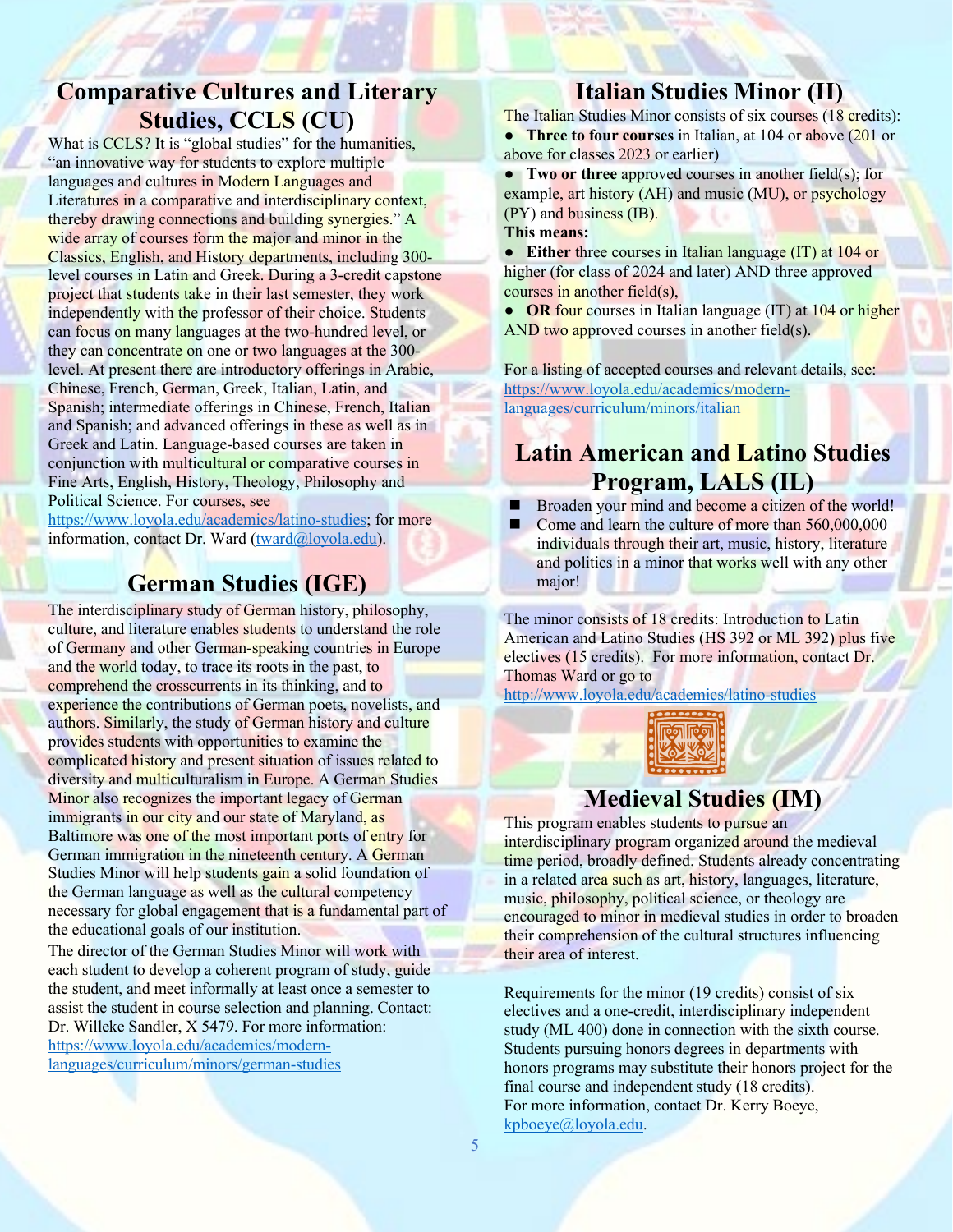## **New Non-Credit Online Refresher Courses Now Available**

These non-credit online language refreshers contain explanations and exercises to help students review the appropriate Introductory and/or Intermediate levels. Students can navigate through the refresher according to their level and desired goal. Learn more about these online refresher courses [Core Language Requirement](https://www.loyola.edu/academics/modern-languages/curriculum/core-language-requirement)  [page.](https://www.loyola.edu/academics/modern-languages/curriculum/core-language-requirement)

## **STUDY ABROAD INFORMATION** .

**Chinese:** Study abroad program in Beijing to study language, culture and business for fall, spring, or year long. Call [Dr. Jinghua Wangling](mailto:jwangling@loyola.edu) at x2795 for information.

**French:** The program in *Montpellier* is for a semester or a year. Cost is Loyola's tuition; scholarships and financial aid may apply. There is also a Summer Immersion Program in *Montpellier* from May to June which will count for 3 credits. The cost is approximately \$4,100 (3 credits, tuition, family stay, two meals a day, excursions, three days in Paris) plus airfare. Contact [Ms. Catherine Savell](mailto:csavell@loyola.edu) or at x2927 for information.

Loyola offers also study abroad program in *Lyon, France*, located near the Swiss border halfway between Paris and the French Riviera. This program enables students to take business courses and some Humanities courses with French and international students in an international environment. Lectures taught almost exclusively in English by native speakers with strong academic backgrounds and industry experience. All Loyola students are required to take one French course. Students will live in dormitories near their school or downtown Lyon. Loyola also offers a semester program, mostly in English, at the *American University of Paris (AUP)*. For more information, contac[t Dr. André](mailto:acolombat@loyola.edu)  [Colombat](mailto:acolombat@loyola.edu) or at x2910.

**German:** Berlin is an affiliate program that sends students to the Freie Universität Berlin. Students will study at the Berlin European Studies Program at the University. Students can study for fall or spring. Prior knowledge of German not required, but students with prior German language must take two German language courses. For more information, contact the Office of International Programs at x2920.

**Japanese:** Exchange program with Kansai Gaidai University in Hirakata City. Study for a year or for a semester. Contact International Programs at x2920 for more information.

**Italian:** Loyola has a semester program in *Rome* that offers language courses together with courses taught in English at John Cabot University; for introductory information, please see the [Study Abroad](https://www.loyola.edu/department/international-programs/locations/programs/rome) webpage. There is also a one-month summer program in *Rome* for IT103 or IT104 or another core course that varies with the accompanying faculty member. Contact [Dr. Colombat](mailto:acolombat@loyola.edu) or [Mrs. Giuliana Risso Robberto](mailto:grissorobberto@loyola.edu) or the Office of International Programs x2920.

**Spanish:** The *Buenos Aires* program runs from February to July and then June to November for all majors. Scholarships are transferrable. Contac[t Dr. Margarita](mailto:mjacome@loyola.edu)  [Jácome](mailto:mjacome@loyola.edu) at x2364 for information. There is also a program in *Madrid (Alcalá), Spain* for the fall or spring semester. Contac[t Dr. Ramón Espejo-](mailto:respejo@loyola.edu)[Saavedra](mailto:respejo@loyola.edu) at x2610 for more information. For information on programs in *Chile and the Dominican Republic*, contac[t Dr. Margarita Jácome](mailto:mjacome@loyola.edu) at x2364. Loyola also offers a summer program in *Murcia, Spain.*  Tentative dates for 2022 are May 29-June 23, 2022. Contact Maria Ruiz Rosique at [mruizrosique@loyola.edu](mailto:mruizrosique@loyola.edu) about this fun and exciting program.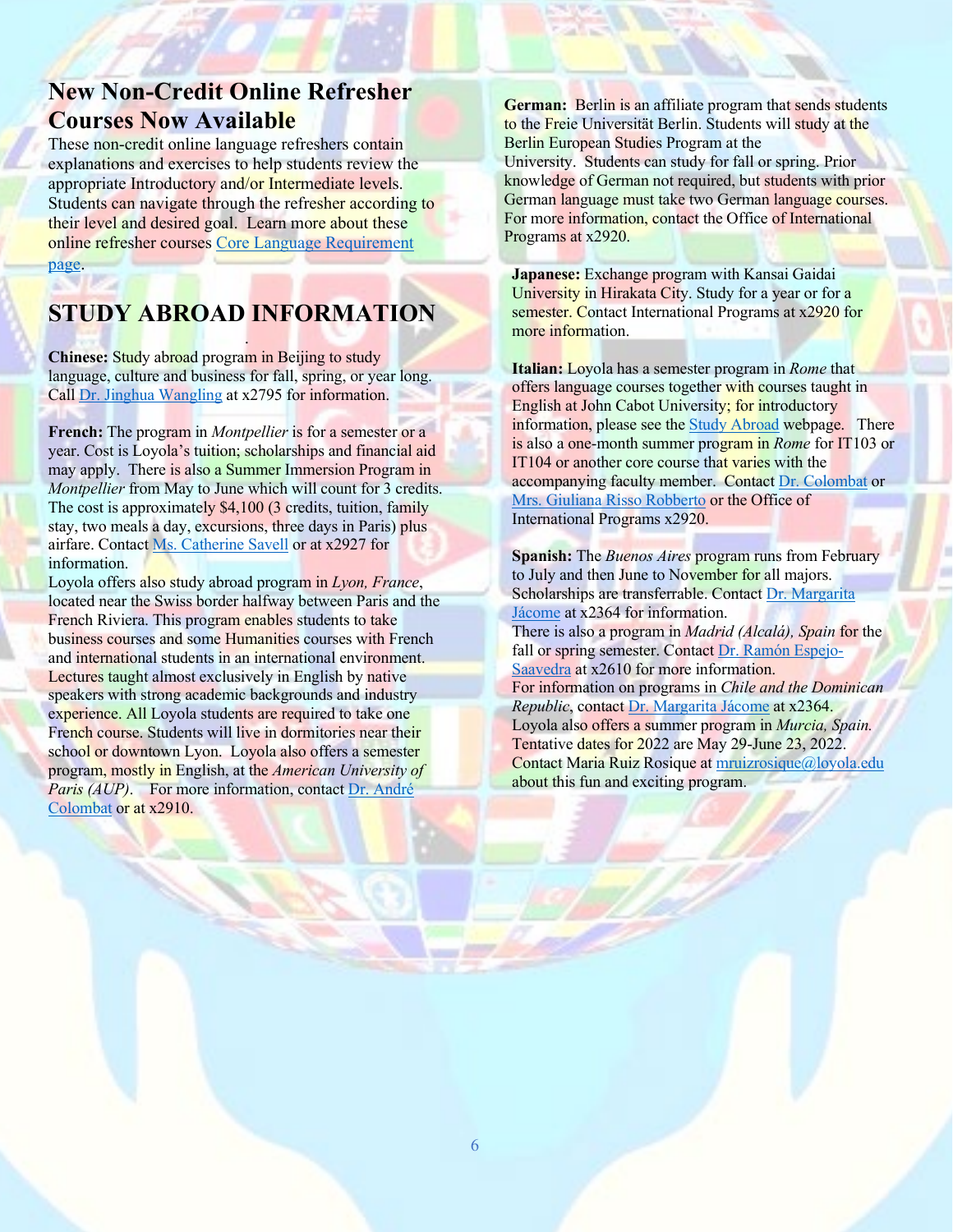# **FALL Semester 2022 Upper Division Courses and Course Descriptions** for Major and Minor

### **CI 201 Chinese Composition and Conversation**

Increases students' oral and written proficiency through assimilation of advanced structural patterns, stylistic analysis, and discussion of contemporary topics. Prereq.: CI 104. Counts toward Asian Studies Minor.

#### **CI 303 Selected Readings in Modern Chinese MWF 12.00**

Readings in modern Chinese at the advanced level. Texts include literary selections, newspaper articles, and scholarly essays. *Prereq*.: CI 104 or equivalent. Counts toward Asian Studies Minor.

#### **FR 201 French Composition and Conversation I MWF 10.00 MWF 10.00**

Develops writing and speaking ability in French through models of style, related grammar, composition exercises, and the World Wide Web. Comprehension and speaking are developed through the use of cinema, music, conversation, and other developing technologies. *Prereq*.: FR 104. Counts toward Comparative Culture and Literary Studies Major and Minor**.**

### **FR 216 Highlights in French and Francophone Studies MWF 9.00**

Students are prepared to take advanced literature and culture classes. By reading and analyzing plays, poems, and short novels, students improve their ability to read and comprehend literary texts in French. To better understand context, the course introduces students to French and Francophone history. Through writing assignments, vocabulary acquisition, introduction to basic literary terms and genres, grammar review, and analysis and discussion of literary themes, students improve their speaking, reading, writing, and analytical skills in French. *Prereq*.: FR 104. Counts toward Comparative Culture and Literary Studies Major and Minor.

#### **FR 320 [Speak Up](https://www.smore.com/x9gzn) MWF 10.00**

This course is designed to help students learn to express themselves more fluently and confidently in French. Students will learn the French phonetic system in order to improve their pronunciation and eloquence. The course will concentrate on speaking practice using music, film, television, radio, poetry, oral presentations, and public speaking exercises to explore contemporary French and Francophone culture while analyzing and practicing pronunciation and speaking skills. *Prereq*.: FR 201.

#### **FR 375 Women's Voices in the Francophone World <b>MWF 12.00** MWF 12.00

Students read and discuss texts from contemporary women authors who write in French but whose links with French culture take on many forms. The authors studied hail from many parts of the world: not only from the French-speaking countries of Europe, but from different parts of Africa, Asia, Canada, the Near East, and the United States. For some, French was their native tongue; but for a great many, French was their language of adoption, the language they considered most suited to express the complex ties between their own personal story and the social, political, and cultural context in which that story has unfolded. Issues of race, gender, class, language, and power relations are discussed in the context of the works chosen. *Prereq*: FR 201, FR 216. Counts toward Comparative Culture and Literary Studies Major and Minor; African and African American Studies; Gender and Sexuality Studies.

### **IT 215 Contemporary Italian Culture MWF 1.00**

Students develop their ability to write and speak correctly and creatively in Italian through models of advanced linguistic structural patterns, related grammar, examples of usage, and composition exercises. Oral practice enhanced through the use of videos. *Prereq*.: IT 104. Counts toward Italian Studies Minor.

### **SN 201D Spanish Composition and Conversation (Diversity) MWF 10.00 SN 201D Spanish Composition and Conversation (Diversity) MWF 11.00 SN 201D Spanish Composition and Conversation (Diversity) MWF 2.00**

Increases students' oral and written proficiency through assimilation of advanced structural patterns, stylistic analysis, and discussion of contemporary topics. *Prereq*.: SN 104; closed to students who have taken SN 203, SN 217, or any SN 300-level course. Counts toward the Latin American and Latino Studies Minor.

**MWF 10.00** 

#### 7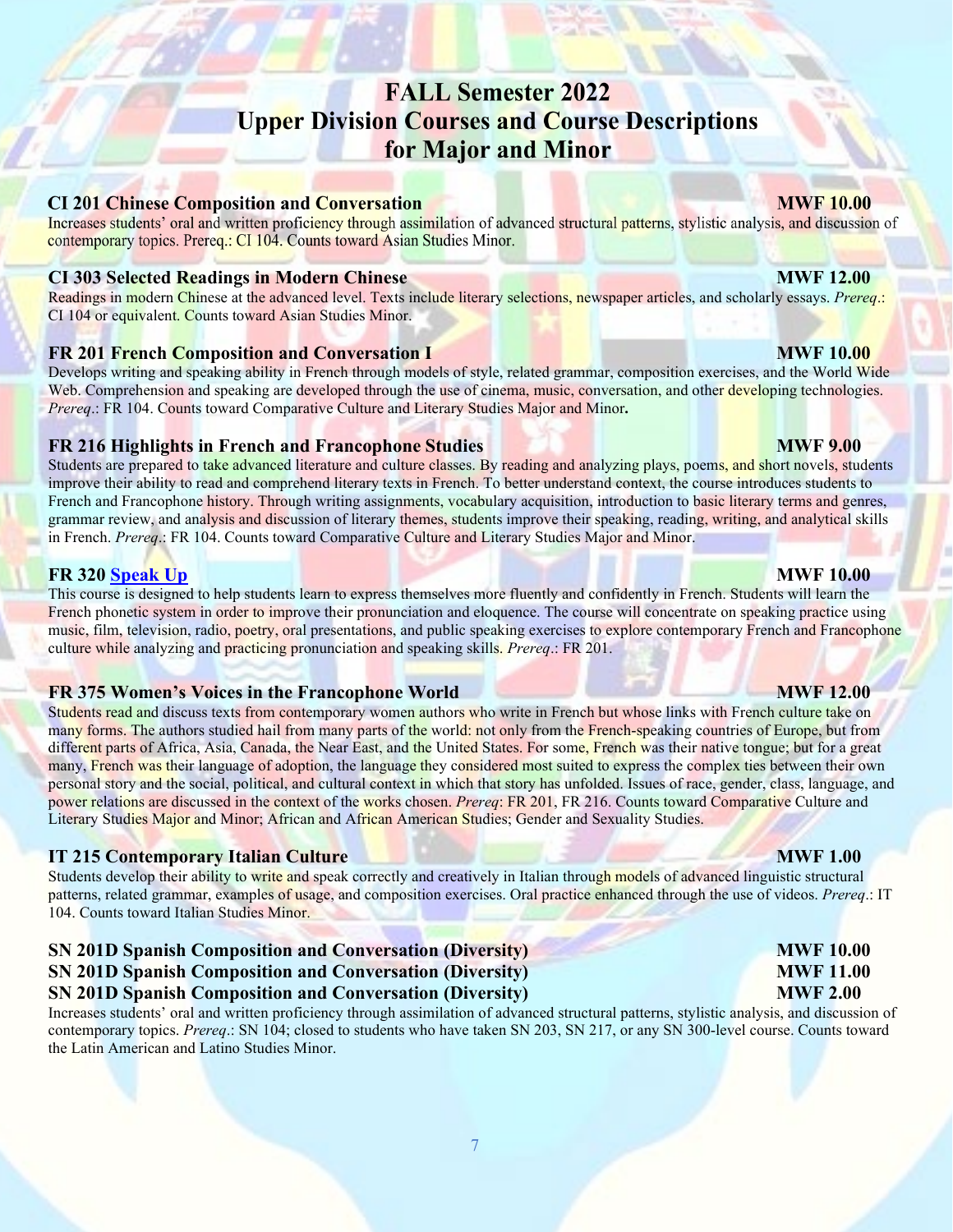### **SN 203 Introduction to Reading Literature (Diversity) TTh 9.25 SN 203 Introduction to Reading Literature (Diversity) TTh 10.50 SN 203D Introduction to Reading Literature (Diversity) <b>MWF** 1.00

Transition from SN 201 to advanced classes. Develops reading skills with emphasis on class discussion and new vocabulary. Introduces Hispanic literature: basic terms, genres, detailed analysis, and themes. Works include novellas, plays, short stories, poems. *Prereq*.: SN 201. Closed to students who have taken SN 217. Counts toward the Latino and Latin American Studies Minor.

### **SN 308 Violence and Culture: Colombia in the Twentieth Century <b>MWF 11.00 MWF 11.00**

The course explores cultural territories that represent the complex and unique political, economic, and social realities of Colombia. Starting with the 80's, students examine important events in the country's history such as social violence, guerrilla resistance, and marginality as portrayed in fictional and testimonial writings, documentaries, painting, and music. Students also analyze the effect of drug-trafficking on the rise in sicarios (young paid assassins) and their sociocultural practices. Closed to students who have taken SN 368. *Prereq*: SN 203 or written permission of the instructor. Counts toward Comparative Culture and Literary Studies Major and Minor; Latin American and Latino Studies; Peace and Justice Studies.

### **SN 362 The Origins of Contemporary Spain: 1898-1920 MWF 1.00**

Examines the various responses among Spanish writers to the loss of the last colonies after the war of 1898 and the paradoxical entrance of Spain into the twentieth century. Focuses on the major intellectual trends in Europe and the Americas which influenced radical changes of style and structure in the narrative, poetry, and theatre of the period. Readings include works by Miguel de Unamuno, Pío Baroja, Ramón María del Valle-Inclán, Azorín, and Antonio Machado. *Prereq.*: SN 203 or written permission of the instructor. Counts toward Comparative Culture and Literary Studies Major and Minor.

### **SN 364 Spanish Literature Exile: 1939-1975 TTH 1.40**

A survey of literature written by Spanish exiles after the Civil War (1936-1939), covering the major figures in narrative, poetry, and theater. Focuses on the meaning of exile and the relationship between literary structure and political context of the period. Readings include Francisco Ayala, Rosa Chacel, Max Aub, Rafael Alberti, and others. Prereq.: SN 203 or written permission of the instructor. Counts Comparative Culture and Literary Studies Major and Minor.

### **SN 380 Modernismo MWF 12.00**

Development, trends, and influences; study of the works of representative writers of this Latin American literary renaissance, from the initiators to Ruben Dario and the second generation of modernistas. *Prereq.:* SN 203 or written permission of the instructor. Counts toward Gender and Sexuality Studies Minor, Latin American and Latino Studies Minor, Comparative Culture and Literary Studies Major and Minor.

# **Electives Offered in English**

### **ML 201 Exploring Language: Introduction to Linguistics TTh 9.25**

An examination of the rule-based nature of language. Includes the study of basic English structures (morphological, phonological, syntactic) and practice in analyzing them. Other languages will also be used as examples depending, in part, on the interests and preparation of the students. Further topics covered are the relationship between writing and speaking; the idea of "correctness" in language; language change and variation in social and historical contexts; language and communication; and the concept of language in popular thought.

### **ML 392 Introduction to Latino-American and Latino Studies MWF 10.00**

A study of Latin America and Latino issues in the United States, with history and culture being of primary concern to determine how identities and nations are constructed and how they interact with each other. Students are encouraged to view these diverse realities through the lens of their major discipline. Closed to students who have taken HS 392. Counts toward Comparative Culture and Literature Studies Major and Minor; Gender and Sexuality Studies; Latin American and Latino Studies.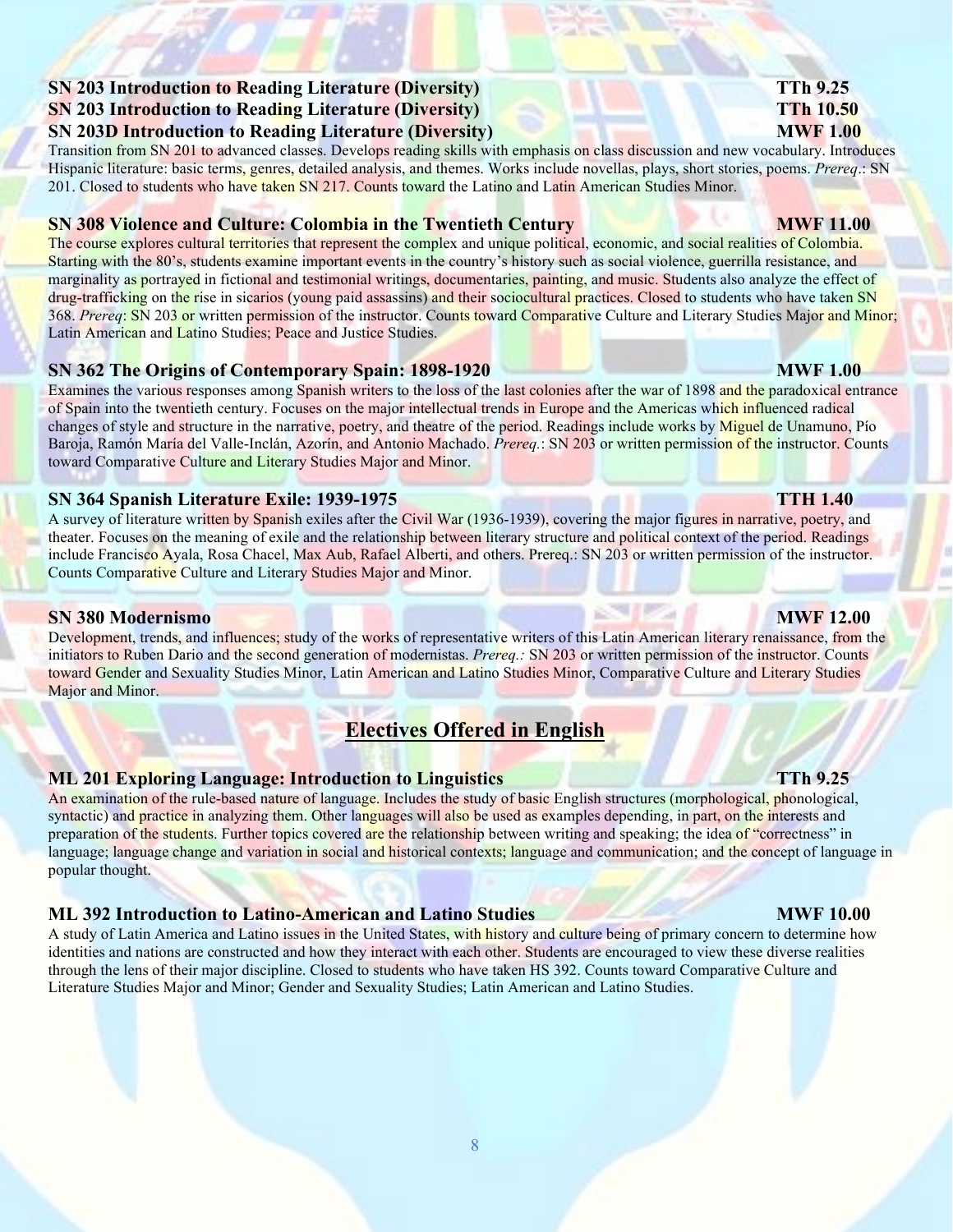## **Affiliated Minor Programs Fall 2022 courses Italian Studies Minor**

Please check with your advisor/s and/or the catalogue for full details about prerequisites and other course information.

### **IT104D: Intermediate Italian II**

MWF 10:00-10:50 or MWF 2:00-2:50. A capstone course reviewing and reinforcing language skills learned in IT101-103 to help students attain intermediate level as defined by ACTFL guidelines in the five skills: reading, writing, speaking, comprehension, and culture of Italy and Italian-speaking areas. Course includes use of the language in context, with authentic readings, discussion in Italian, and film clips. Prerequisites: IT103.

#### **IT215: Contemporary Italian Culture**

MWF 1:00-1:50. Students explore modern Italian society and culture through readings, such as literary texts, articles, and reports concerned with contemporary issues. A variety of media are used to address fundamental aspects of Italian culture, perspectives, and social structures. By the end of the course students can produce clear, detailed text and discuss a wide range of subjects, explaining a viewpoint on relevant issues in contemporary Italian society. Prerequisites: IT 104.

### **CL218/EN218: The Golden Age of Rome**

MWF 11:00-11:50**.** A study of selected works in translation by some of Rome's greatest writers, with special emphasis on Vergil, Ovid, and Livy. The course may be organized chronologically or thematically. Specific readings vary with the instructor.

### **CL337/HS337D: Multicultural Roman Empire**

MWF 1:00-1:50. In conquering and attempting to unify lands as diverse as Egypt, Iran, Britain, and Algeria, the Romans undertook one of the greatest social and political experiments in the history of the world. They assimilated some of the peoples they conquered, but the vanquished, in turn, assimilated their Roman conquerors--it is no accident that one third century emperor was named Philip the Arab. This course examines the strategies by which the Romans attempted to hold together their vast, multicultural empire, and the strategies by which many of their subjects preserved and even promulgated their cultures. Be prepared for clash and compromise, oppression and respect, culture and race, and, of course, some very astonishing customs.

### **LT334: Roman Lyric**

TTh 10:50-12:05. A study of the development of lyric poetry in Rome with special attention to the lyrics of Catullus and Horace. Prerequisites: LT104 or equivalent

## **Medieval Studies Minor**

**AH 313.01 Renaissance Art in Northern Europe.** MWF 12:00 PM - 12:50 PM. A study of the developing humanism of the fifteenth century in Flanders where the manuscript tradition of painting developed into the naturalistic and symbolic painting of the late Gothic period, as well as the increasing influence of Italian art on Northern Europe in the sixteenth century.

**AH 327D.01 Islamic Art.** TTh 10:50 AM - 12:05 PM. A survey of the rich and diverse artistic heritage from the seventh century to the present. A wide range of media is covered, including architecture, calligraphy, ceramics, textiles, and manuscript illumination. Religious and secular art is examined within its historical context in Spain, North Africa, the Middle East, and central and south Asia. *Fulfills Art History non-Western requirement.*

**HS 320.01, .02 Black Death in Global Perspective.** MWF 9:00 AM - 9:50 AM; MWF 10:00 AM - 10:50 AM. "In the year 1348, one that I deplore, we were deprived not only of our friends, but of peoples throughout the world." So wrote the poet and scholar Petrarch in a famous letter regarding one of the most infamous pandemics in history, the Black Death. Although the Black Death has certainly loomed large in the history of Medieval Europe, recent scholars in multiple fields have challenged traditional narratives by putting the Black Death into a global context. This course examines the Black Death from a global and multi-disciplinary perspective. What can paleo-biology tell us about the spread of plague across Eurasia and Africa? How have archaeologists tried to assess the impact of plague in Sub-Saharan Africa? How have Chinese texts forced historians to readdress the timing of the Black Death? How did Middle Eastern societies deal with plague both legally and theologically? Did the Black Death drastically alter the course of European history? The course addresses these questions and more in pursuit of understanding the Black Death as a true pandemic.

**HS 413.01 Medieval Military History.** TTh 3:05 PM - 4:20 PM. The Middle Ages was a bellicose era. From the Germanic invasions to the Hundred Years War, from the Vikings to the Crusaders, the Middle Ages seems to have been made up of one major